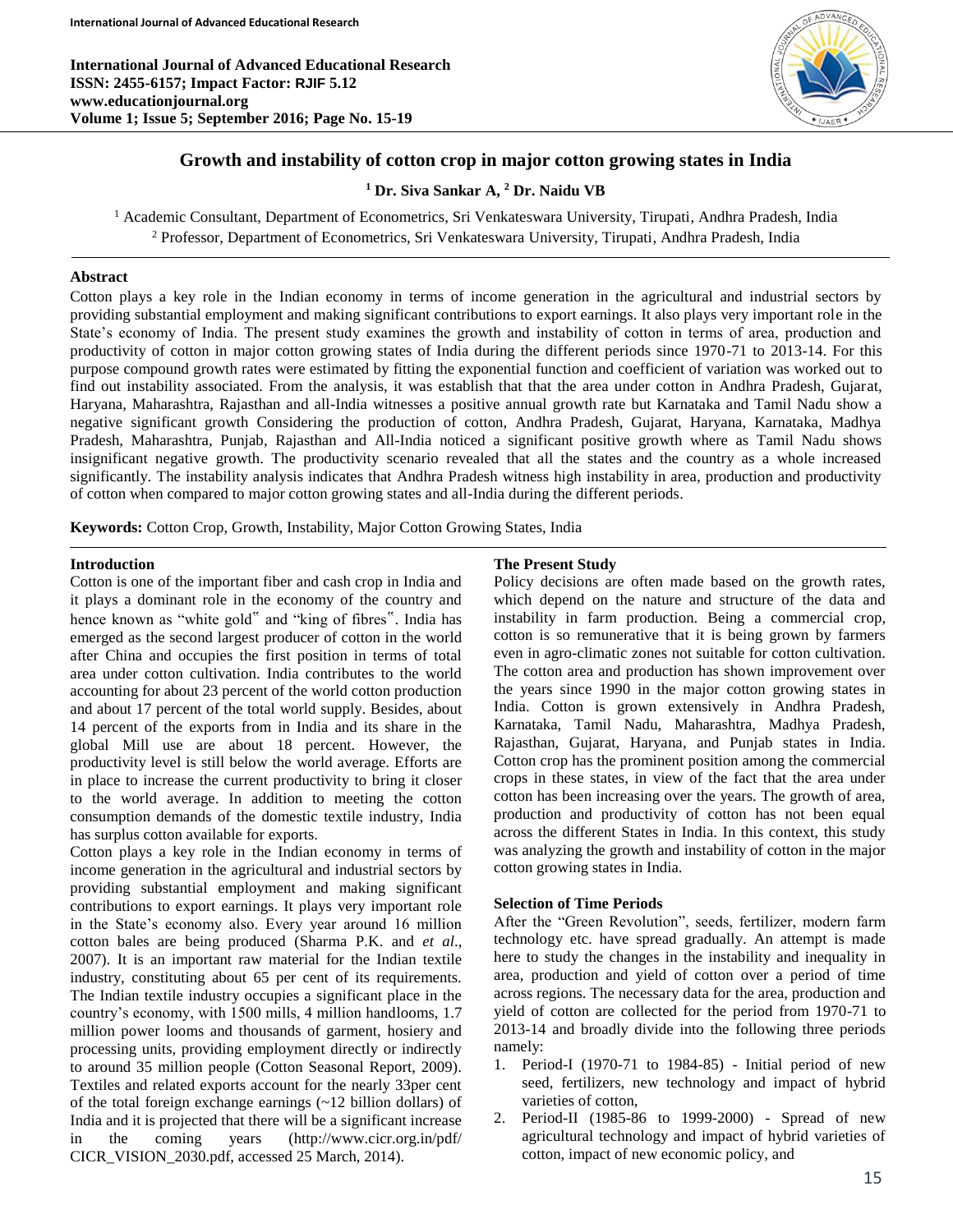3. Period-III (2000-01 to 2013-14) - Impact of Bt technology and open market policy.

### **Analytical Tools and Techniques**

The annual compound growth rate (CAGR) for an area, production and productivity of cotton were estimated by using the formula of the exponential equation of use as:

$$
Yt = a.bt
$$
  
(or)  
loge  $Yt = loge a + (loge b) t$ 

Where,

- $Y =$  Value of the variable under study, i.e., area under cotton, production of cotton and per hectare productivity of cotton,
- $t =$  Time variable,  $a =$  Intercept, and
- $b = (Anti \log b 1) \times 100$ .

To test the significance of growth rates, the following 't' test has been used:

't' test = 
$$
\hat{\beta}
$$
 / Standard Error of  $\hat{\beta}$ , t(n-2,  $\alpha$  %)

Further, the Coefficient of Variation (CV) is the indicator of Instability and it is estimated by using the following formula:

CV =  $(σ / μ) * 100$ 

Where,

 $\sigma$  = Standard deviation

 $\mu$  = Mean

### **Results and Discussion**

## **Growth Rates of Cotton Crop in Major Cotton Growing States in India**

In order to study the annual compound growth rates of area, production and productivity of cotton in nine major cotton producing states in India for the different periods are presented in Tables-1, 2, 3&4. It is observed from the Table1- during an initial period of new seed, fertilizers, new technology and impact of hybrid varieties of cotton (Period I), the area under cotton in Andhra Pradesh, Haryana, Punjab and Rajasthan witness highly positive annual growth rate and Maharashtra and all-India also positive growth but not significantly. Whereas Gujarat, Madhya Pradesh and Tamil Nadu shows a negative highly significant annual growth rate and Karnataka also shows negative insignificant annual growth. In the case of production of cotton, Andhra Pradesh, Haryana, Maharashtra, Rajasthan and All-India registered significant positive annual growth. Besides, Madhya Pradesh and Tamil Nadu showed negative significant growth. Considering the productivity, Andhra Pradesh and all-India shows highly positive significant growth where as Gujarat, Haryana, Karnataka, Madhya Pradesh, Maharashtra and Rajasthan also noticed an insignificant growth. Interestingly Punjab only the state in India registered a significant negative growth rate during this period.

Table 1: Compound Annual Growth Rates (CAGR) of Area, Production and Productivity of Cotton in Major Cotton Producing States in India during the Period I (1970-71 to 1984-85)

| <b>States</b>  | Area                 |         | <b>Production</b>       |          | <b>Productivity</b>    |         |
|----------------|----------------------|---------|-------------------------|----------|------------------------|---------|
|                | <b>CAGR</b>          | t-value | <b>CAGR</b>             | t-value  | <b>CAGR</b>            | t-value |
| Andhra Pradesh | $3.2192*$            | 3.306   | 15.3691*                | 6.043    | 12.1645*               | 5.338   |
| Gujarat        | $-1.3453*$           | 2.8200  | 0.0626 <sup>NS</sup>    | 0.059    | 1.4188 N               | 1.567   |
| Haryana        | 4.5300*              | 8.440   | $4.9263*$               | 6.620    | 0.3970 N               | 0.518   |
| Karnataka      | $-0.394$ NS          | 0.582   | 1.9776 <sup>NS</sup>    | 1.124    | 2.3393 NS              | 1.608   |
| Madhya Pradesh | $-1.3691*$           | 3.804   | $-0.2929$ <sup>NS</sup> | $-0.182$ | 1.0737 <sup>NS</sup>   | 0.714   |
| Maharashtra    | 0.6376 N             | 1.191   | 4.2812**                | 1.976    | 3.6429 <sup>NS</sup>   | 1.598   |
| Punjab         | $3.5821*$            | 9.022   | 0.6729 <sup>NS</sup>    | 0.547    | $-2.1909*$             | 3.194   |
| Rajasthan      | $4.1454*$            | 5.662   | 5.3395*                 | 4.869    | $1.1993$ <sup>NS</sup> | 1.029   |
| Tamil Nadu     | $-3.0666$ **         | 2.680   | $-1.4072$ NS            | $-0.799$ | 1.6575                 | 2.047   |
| All-India      | 0.3631 <sup>NS</sup> | 1.330   | $2.5268*$               | 3.004    | $2.1692*$              | 2.961   |

**Note:** \*\* and \* indicates significant at 1 per cent and 5 per cent level respectively

<sup>NS</sup> indicates not significant, CAGR: Compound Annual Growth Rate

**Table 2:** CAGR of Area, Production and Productivity of Cotton in Major Cotton Producing States in India during the Period II (1985-86 to 1999-2000)

| <b>States</b>  | Area                 |         | <b>Production</b>    |         | Productivity         |          |
|----------------|----------------------|---------|----------------------|---------|----------------------|----------|
|                | <b>CAGR</b>          | t-value | <b>CAGR</b>          | t-value | <b>CAGR</b>          | t-value  |
| Andhra Pradesh | $6.0094*$            | 6.257   | 13.6598*             | 6.615   | 7.6449*              | 3.271    |
| Gujarat        | $2.6711**$           | 1.918   | 12.456*              | 4.011   | 9.9406*              | 4.629    |
| Haryana        | 4.4475*              | 9.613   | 2.6592 <sup>NS</sup> | 1.512   | $-1.7877 N$          | $-1.215$ |
| Karnataka      | 0.7290 <sup>NS</sup> | 0.748   | $3.7964*$            | 2.735   | $3.0832*$            | 2.991    |
| Madhya Pradesh | $-0.2394$ NS         | 0.463   | 17.8615*             | 8.080   | 18.1121*             | 8.914    |
| Maharashtra    | 1.4727*              | 4.005   | $5.6624*$            | 2.987   | 4.1973**             | 2.227    |
| Punjab         | $-0.7564^{NS}$       | 1.011   | $-6.543*$            | 2.773   | $-7.3088*$           | $-3.782$ |
| Rajasthan      | 5.6998*              | 8.412   | 8.8099*              | 3.802   | 3.1115 <sup>NS</sup> | 1.434    |
| Tamil Nadu     | 0.8655 N             | 1.391   | $2.7671*$            | 2.704   | 1.9072*              | 3.235    |
| All-India      | $2.2437*$            | 5.723   | $6.9902*$            | 7.768   | 4.7492*              | 6.199    |

**Note:** \*\* and \* indicates significant at 1 per cent and 5 per cent level respectively <sup>NS</sup> indicates not significant, CAGR: Compound Annual Growth Rate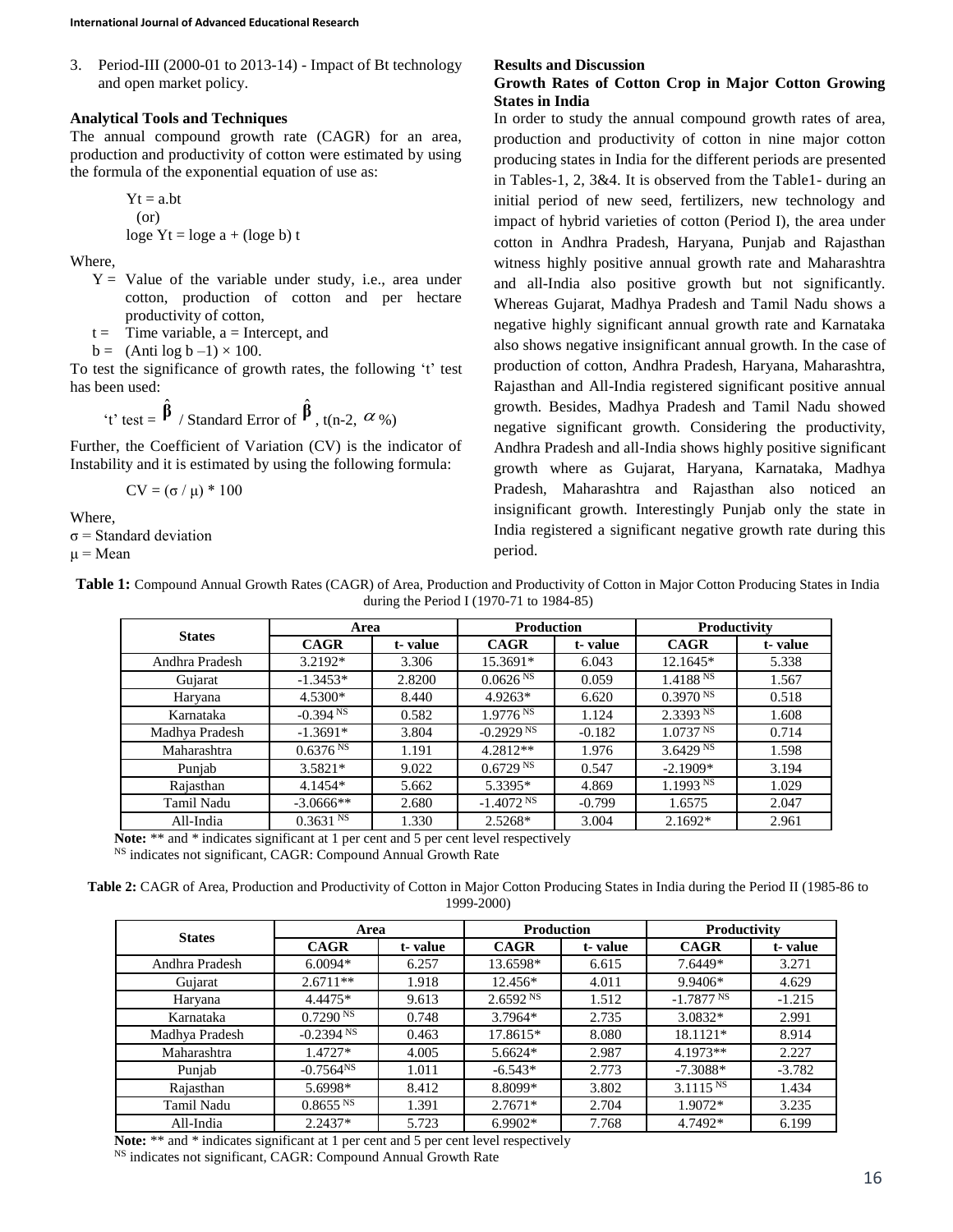It can be seen from Table-2 that during spread of new agricultural technology and impact of hybrid varieties of cotton, impact of new economic policy (Period II), the cotton area fetched with positive, highly significant annual compound growth rate in Andhra Pradesh, Haryana, Maharashtra, Rajasthan and all-India while Madhya Pradesh and Punjab showed a negative insignificant growth. In case of production of cotton Andhra Pradesh, Gujarat, Haryana, Maharashtra, Rajasthan and all-India, where as Karnataka and Tamil Nadu registered positive annual compound growth rate but insignificant. But, Madhya Pradesh and Punjab showed a negative insignificant growth.

Table 3: CAGR of Area, Production and Productivity of Cotton in Major Cotton Producing States in India during the Period III (2000-01 to 2013-14)

| <b>States</b>  | Area                    |         | <b>Production</b> |         | Productivity         |         |
|----------------|-------------------------|---------|-------------------|---------|----------------------|---------|
|                | <b>CAGR</b>             | t-value | <b>CAGR</b>       | t-value | <b>CAGR</b>          | t-value |
| Andhra Pradesh | 7.8419*                 | 7.144   | 9.4389*           | 10.39   | 1.5959 <sup>NS</sup> | 1.616   |
| Gujarat        | $4.7353*$               | 8.853   | $11.1533*$        | 5.702   | $6.0062*$            | 3.275   |
| Haryana        | $-0.0186$ <sup>NS</sup> | 0.26    | $7.5141*$         | 5.176   | 7.5384*              | 5.138   |
| Karnataka      | 1.1350 <sup>NS</sup>    | 0.838   | 8.5959*           | 5.028   | 7.4732*              | 8.843   |
| Madhya Pradesh | 1.2358*                 | 2.924   | $-0.6977 N$       | 1.374   | $-1.9252*$           | 3.095   |
| Maharashtra    | 3.0589*                 | 6.003   | 10.1032*          | 7.78    | 7.0487*              | 4.639   |
| Punjab         | 0.2901 <sup>NS</sup>    | 0.416   | 5.4862*           | 2.807   | 5.1935*              | 3.227   |
| Rajasthan      | $-0.7528$ <sup>NS</sup> | 0.652   | 4.7436*           | 2.659   | 5.4990*              | 4.698   |
| Tamil Nadu     | $-1.3726$ <sup>NS</sup> | 0.848   | $-1.6544$ NS      | 1.139   | $-0.28 N$            | 0.166   |
| All-India      | $3.4058*$               | 7.464   | 8.2818*           | 10.607  | 4.8789*              | 5.433   |

Note: \*\* and \* indicates significant at 1 per cent and 5 per cent level respectively

<sup>NS</sup> indicates not significant, CAGR: Compound Annual Growth Rate

A close perusal of Table-3 reveals that, the area under cotton increased significantly in Andhra Pradesh, Gujarat, Madhya Pradesh, Maharashtra and all-India while Haryana, Rajasthan and Tamil Nadu showed negative insignificant growth. In case of production and productivity, all states and the country as a whole recorded a positive significant annual compound growth rate in while Madhya Pradesh and Tamil Nadu registered decrement but insignificant during the period impact of Bt technology and open market policy (Period III). From the Table-4, it was noticed that during the overall period (1970-71 to 2013-14), the area under cotton in Andhra Pradesh, Gujarat, Haryana, Maharashtra, Rajasthan and allIndia witnesses a positive annual growth rate which were statistically significant at 1 per cent level. But Karnataka and Tamil Nadu show a negative significant growth rate while Madhya Pradesh and Punjab show negative insignificant growth. Considering the production of cotton, Andhra Pradesh, Gujarat, Haryana, Karnataka, Madhya Pradesh, Maharashtra, Punjab, Rajasthan and All-India noticed a significant positive growth whereas Tamil Nadu shows insignificant negative growth. The productivity scenario revealed that all the states and the country as a whole increased significantly.

**Table 4:** CAGR of Area, Production and Productivity of Cotton in Major Cotton Producing States in India during the Overall Period (1970-71 to 2013-14)

| <b>States</b>  | Area                    |         | <b>Production</b> |         | Productivity |         |
|----------------|-------------------------|---------|-------------------|---------|--------------|---------|
|                | <b>CAGR</b>             | t-value | <b>CAGR</b>       | t-value | <b>CAGR</b>  | t-value |
| Andhra Pradesh | $4.2765*$               | 20.721  | 8.7238*           | 20.132  | $4.4510*$    | 10.354  |
| Gujarat        | $0.9914*$               | 3.058   | 5.0193*           | 8.544   | $4.0776*$    | 11.413  |
| Haryana        | $2.3337*$               | 11.482  | 3.4336*           | 12.595  | $1.1001*$    | 3.701   |
| Karnataka      | $-2.1671*$              | 8.92    | 1.7149*           | 4.492   | 3.8805*      | 14.056  |
| Madhya Pradesh | $-0.1609$ <sup>NS</sup> | 1.226   | $6.1102*$         | 11.967  | $6.2659*$    | 12.044  |
| Maharashtra    | $0.9941*$               | 9.814   | 5.1536*           | 14.466  | $4.1557*$    | 12.014  |
| Punjab         | $-0.1342NS$             | 0.692   | $0.8274**$        | 1.951   | $0.9605*$    | 2.458   |
| Rajasthan      | $0.8411*$               | 3.057   | $3.4181*$         | 8.64    | 2.5758*      | 9.207   |
| Tamil Nadu     | $-2.2905*$              | 8.103   | $0.8124**$        | 2.617   | $3.1031*$    | 13.446  |
| All-India      | $0.8512*$               | 7.275   | $4.6122*$         | 22.683  | $3.7571*$    | 25.496  |

Note: \*\* and \* indicates significant at 1 per cent and 5 per cent level respectively

<sup>NS</sup> indicates not significant, CAGR: Compound Annual Growth Rate

### **Instability of Cotton Crop in Major Cotton Growing States in India**

The Coefficient of Variation (CV) of area, production and productivity of cotton for nine major cotton producing states and all-India during the different periods were computed and presented in Table-5. It is clear from the Table-5 that the Andhra Pradesh has highest instability in the area (20.77 percent), production (67.04 per cent) and productivity (51.78 per cent) of cotton while All-India shows lowest instability in the area (4.15 percent), production (15.91 per cent) of cotton and Haryana shows lowest instability in productivity (10.63 per cent) of cotton when compared to remaining major cotton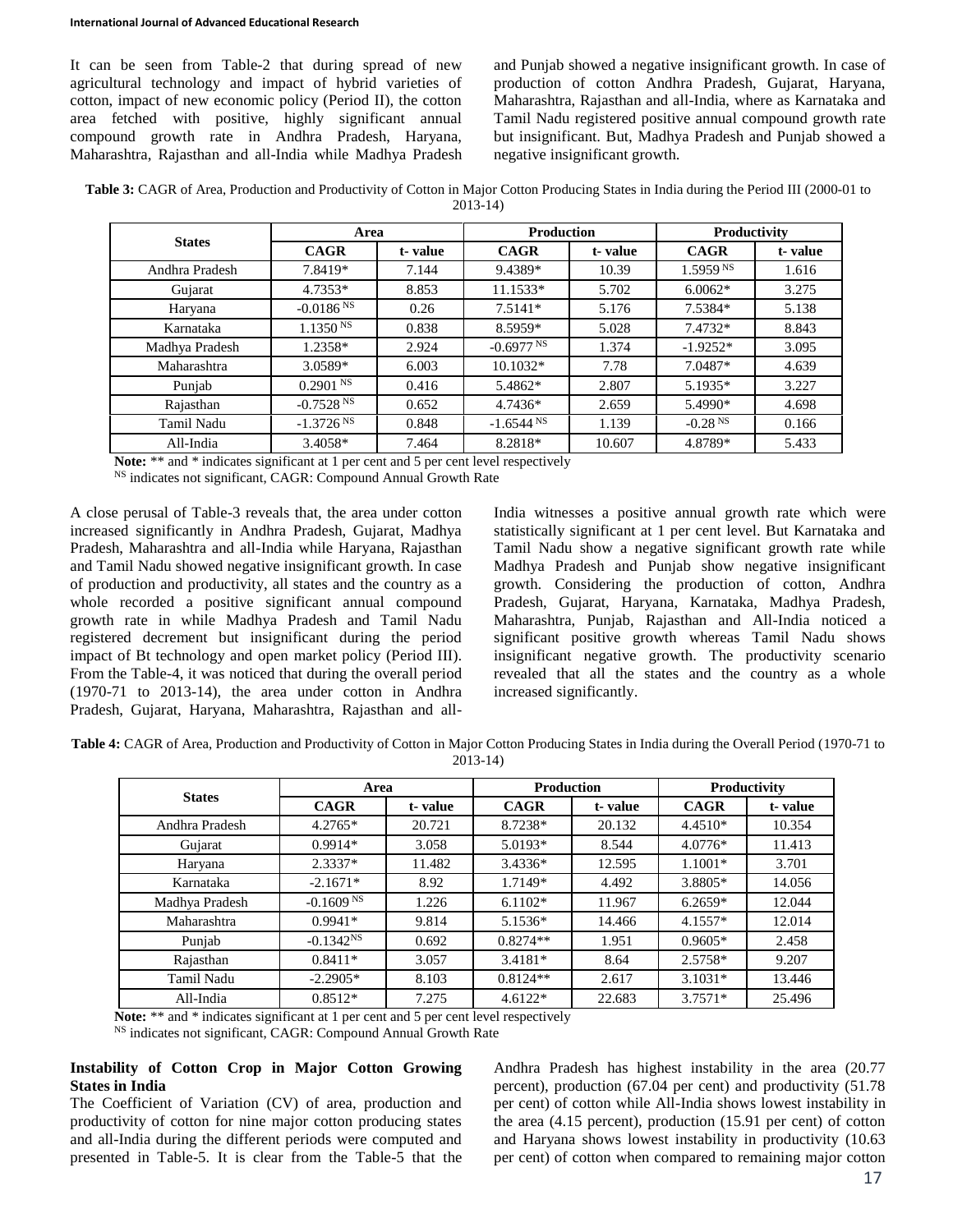#### **International Journal of Advanced Educational Research**

growing states and all-India during the period I. During the period II, Andhra Pradesh witness highest instability (29.72) and Madhya Pradesh shows lowest instability (7.39) in the area under cotton while production and productivity (62.13 per cent, 64.3 per cent respectively) show highest instability in Madhya Pradesh and lowest instability in Tamil Nadu (15.10 per cent, 15.84 per cent respectively) when compared to major cotton growing states in India. Andhra Pradesh (38.72 per cent), Gujarat (41.00 per cent) and Haryana (29.91 per cent) registered highest instability in area, production and productivity of cotton while Madhya Pradesh witness lowest instability in area, production and productivity of cotton (7.81

per cent, 7.76 per cent, 12.36 per cent respectively) when compared to other cotton growing states and all-India during the period III. Considering the overall period, interestingly Madhya Pradesh registered lowest instability (11.38 per cent) in the area under cotton and shows highest instability (71.65 per cent) in the production of cotton. Andhra Pradesh shows highest instability in cotton area (62.12 per cent) and production (91.54 per cent) and Tamil Nadu (25.40 per cent) and Haryana (28.67 per cent) shows lowest instability in production and productivity of cotton when compared to major cotton cultivation states in India.

|                |       | <b>Period I</b>   |              | <b>Period II</b> |                       |              |  |  |
|----------------|-------|-------------------|--------------|------------------|-----------------------|--------------|--|--|
| <b>States</b>  | Area  | <b>Production</b> | Productivity | Area             | <b>Production</b>     | Productivity |  |  |
| Andhra Pradesh | 20.77 | 67.04             | 51.78        | 29.72            | 48.71                 | 39.15        |  |  |
| Gujarat        | 9.66  | 15.73             | 17.54        | 20.85            | 51.52                 | 39.62        |  |  |
| Haryana        | 20.54 | 23.67             | 10.63        | 18.46            | 26.18                 | 20.94        |  |  |
| Karnataka      | 15.58 | 29.3              | 21.46        | 13.19            | 21.79                 | 17.14        |  |  |
| Madhya Pradesh | 10.84 | 44.6              | 32.69        | 7.39             | 62.13                 | 64.3         |  |  |
| Maharashtra    | 7.95  | 31.69             | 29.67        | 8.94             | 38.56                 | 32.2         |  |  |
| Punjab         | 15.62 | 15.55             | 16.51        | 13.23            | 36.81                 | 33.36        |  |  |
| Rajasthan      | 18.37 | 25.34             | 16.7         | 24.92            | 34.73                 | 22.76        |  |  |
| Tamil Nadu     | 19.41 | 31.73             | 23.33        | 11.04            | 15.1                  | 15.84        |  |  |
| All-India      | 4.15  | 15.91             | 14.75        | 10.97            | 28.39                 | 20.21        |  |  |
| <b>States</b>  |       | <b>Period III</b> |              |                  | <b>Overall Period</b> |              |  |  |
|                | Area  | <b>Production</b> | Productivity | Area             | <b>Production</b>     | Productivity |  |  |
| Andhra Pradesh | 38.72 | 40.9              | 15.99        | 62.12            | 91.54                 | 50.54        |  |  |
| Gujarat        | 20.51 | 41                | 28.93        | 29.43            | 87.17                 | 60.35        |  |  |
| Haryana        | 10.44 | 33.25             | 29.91        | 30.79            | 49.77                 | 28.67        |  |  |
| Karnataka      | 19.55 | 47.3              | 35.33        | 34.54            | 41.44                 | 53.69        |  |  |
| Madhya Pradesh | 7.81  | 7.76              | 12.36        | 11.38            | 69.16                 | 71.65        |  |  |
| Maharashtra    | 15.28 | 38.99             | 29.86        | 16.3             | 77.16                 | 61.29        |  |  |
|                |       |                   |              |                  |                       |              |  |  |
| Punjab         | 10.2  | 33.26             | 28.4         | 16.09            | 35.12                 | 32.36        |  |  |
| Rajasthan      | 18.37 | 25.34             | 16.7         | 24.92            | 34.73                 | 22.76        |  |  |
| Tamil Nadu     | 19.41 | 31.73             | 23.33        | 11.04            | 15.1                  | 15.84        |  |  |

**Table 5:** Instability in Area, Production and Productivity of Cotton in Major Cotton Producing States in India

**Note:** Coefficient of Variation (CV) in Percentage

The instability analysis indicates that Andhra Pradesh witness high instability in area, production and productivity of cotton when compared to major cotton growing states and all-India during the different periods. Besides, the area under cotton has been more stable than production and productivity in during different periods and overall periods in India. Thus, policies should be made to reduce the risk in cotton production and to make it profitable so as to sustain the high growth rate experienced during the past few years.

### **Conclusions**

From the above analysis, it is noticed that the area under cotton in Andhra Pradesh, Gujarat, Haryana, Maharashtra, Rajasthan and all-India witnesses a positive annual growth rate which were statistically significant at 1 per cent level. But Karnataka and Tamil Nadu show a negative significant growth rate while Madhya Pradesh and Punjab show negative insignificant growth. Considering the production of cotton, Andhra Pradesh, Gujarat, Haryana, Karnataka, Madhya

Pradesh, Maharashtra, Punjab, Rajasthan and All-India noticed a significant positive growth where as Tamil Nadu shows insignificant negative growth. The productivity scenario revealed that all the states and the country as a whole increased significantly during the overall period.

The instability analysis indicates that Andhra Pradesh witness high instability in area, production and productivity of cotton when compared to major cotton growing states and all-India during the different periods. Besides, the area under cotton has been more stable than production and productivity in during different periods and overall periods in India. Thus, policies should be made to reduce the risk in cotton production and to make it profitable so as to sustain the high growth rate experienced during the past few years. Policy decisions are often made based on the growth rates, which depend on the nature and structure of the data and instability in farm production. Thus, policies should be made to reduce the risk in cotton production and to make it profitable so as to sustain the high growth rate experienced during the past few years.